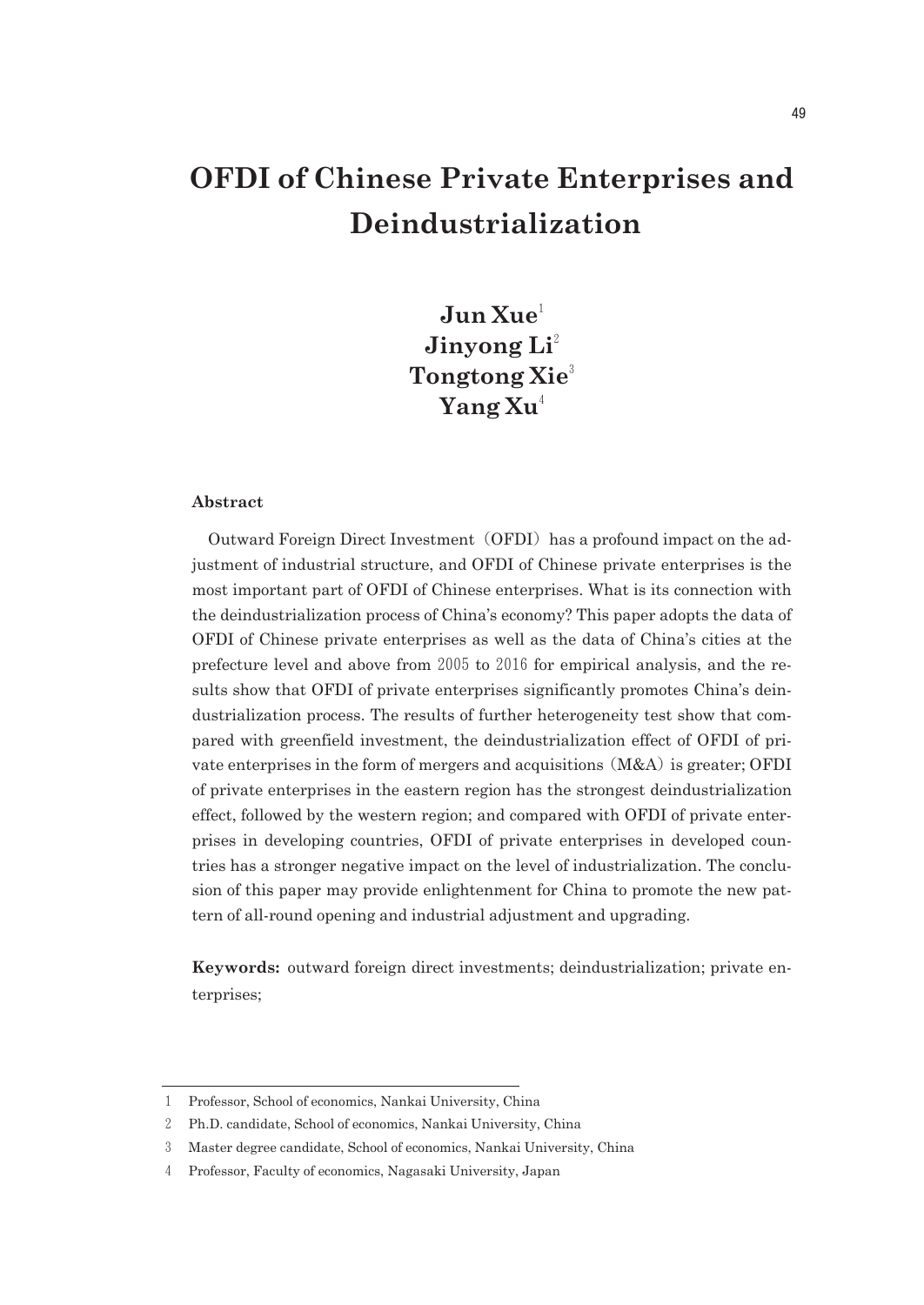## Ⅰ.**Introduction**

Industrialization, postindustrialization, deindustrialization and reindustrialization are several stages in the process of industrial development. Based on a contrastive analysis of the industrial development process of various countries in the world, we find: first, most developed countries began to industrialize in the first half of the19th century, and showed the characteristics of deindustrialization in the1980s. At that time, the per capita income of these developed countries basically exceeded USD 9,500. Second, the decline in the proportion of the manufacturing employment over the overall employment was the main manifestation of the period of industrialization in developed countries, while another commonly used indicator of the industrialization level the proportion of value added of manufacturing industry over GDP has declined, but the decline is relatively small, which shows that the labor productivity in the developed countries during the period of industrialization improved5. Third, in the late 1990s, some countries in Latin America started the deindustrialization while their per capita income was far lower than USD 9,500. At that time, the manufacturing industry in these countries was still labor intensive and didn't realize the industrial transformation and upgrading.Premature deindustrialization has become a major reason for its fall into the"middle income trap". In  $2019$ , China's per capita disposable income was about USD  $4,730^6$ , which is much smaller than the per capita income of developed countries when they started deindustrialization. However, by analyzing relevant data, this paper finds that China's economy has shown the characteristics of deindustrialization:

Firstly, the motive force of industrial development is insufficient, and its contribution to economic development declines. Since 2000, China's tertiary industry has developed rapidly, while the secondary industry dominated by manufacturing has slowed down. According to the proportions<sup>7</sup> of value added of the three major industries from  $2000$  to  $2019$ by the National Bureau of Statistics, the proportion of the value added of the tertiary industry in those20years had risen steadily. Its proportion has always been higher than that of the secondary industry since the proportion exceeded that of the secondary industry in 2012, and its proportion has been over  $50\%$  since 2015. And the proportion of the

<sup>5</sup> According to 白雪洁, 于庆瑞. OFDI 是否导致中国"去工业化"?[J]. 财经论丛,2019,11(11):311.

<sup>6</sup> According to the National Bureau of Statistics, the per capita disposable income of Chinese residents in 2019was30,733yuan, calculated based on the current exchange rate.

<sup>7</sup> The proportions of added value of the three industries over GDP were calculated based on the prices of the indicated year.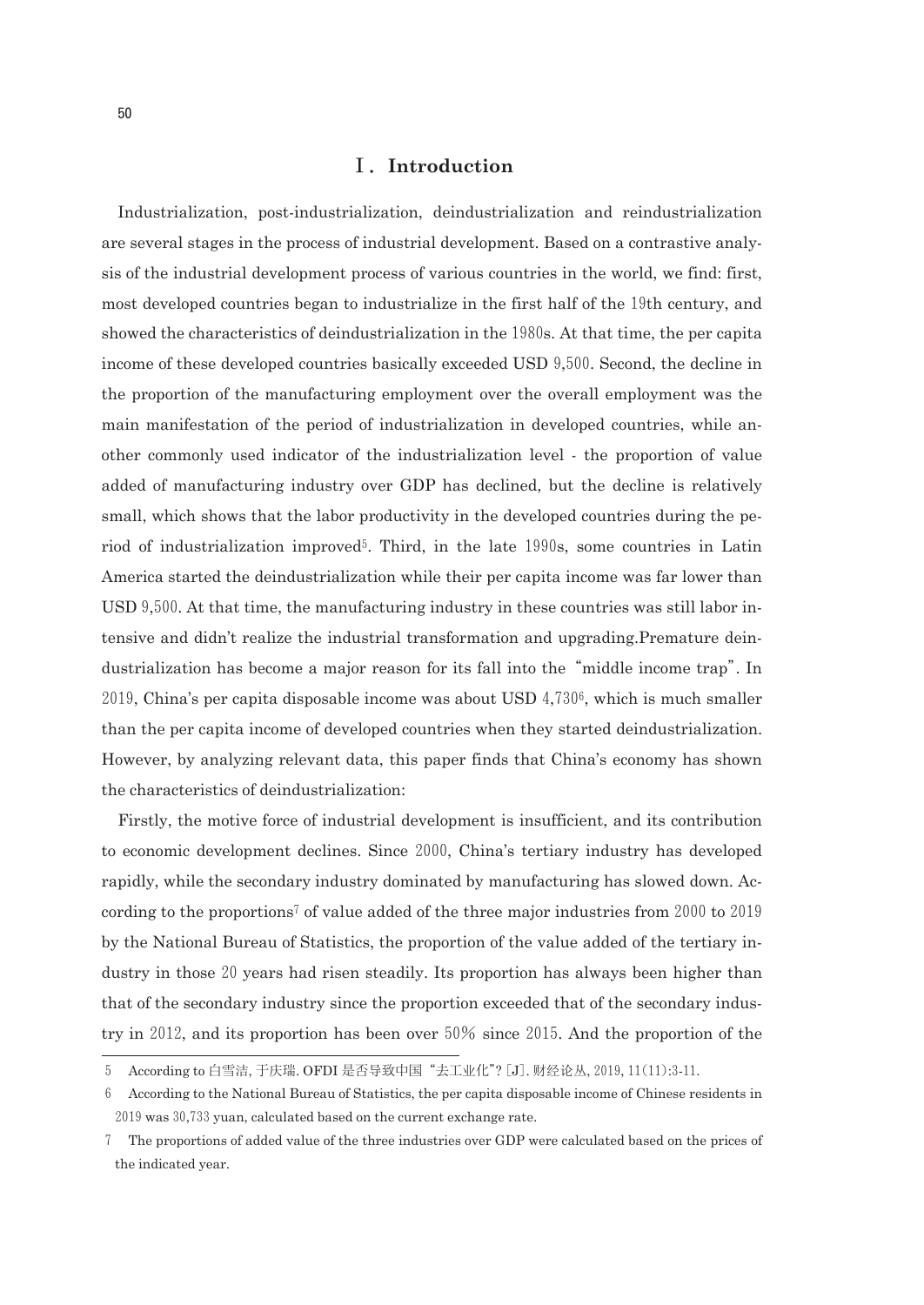value added of the secondary industry over GDP presents the downward trend after rising first, and especially in the last decade, the proportion has been declining. Specifically speaking, in 2000, the secondary industry contributed 59.6% to the national economy, while the tertiary industry contributed  $36.2\%$ , but in 2019, the tertiary industry contributed  $63.5\%$ , playing a dominant role in the national economy. Secondly, the quantity of employees<sup>8</sup> in the manufacturing sector declines. From 2004 to 2019, the quantity of employees in China's manufacturing industry generally showed a trend of first rising and then declining. The number peaked in  $2016$ , reaching  $103.19$  million; after  $2016$ , it declined constantly to97.39million in2019. It is worth noting that the proportion of manufacturing employment over total employment declined significantly from 2004 to 2019, especially after 2013.

While China's economy has shown the characteristics of deindustrialization, China's outward foreign direct investment (OFDI) is developing rapidly. In March 2000, during the third session of the Ninth National People's Congress of China, the "going out" strategy was formally put forward, and China's OFDI entered a new stage. With the support of the national strategy, OFDI has become the choice of more and more enterprises. According to the data of the Ministry of Commerce, the OFDI flow of Chinese enterprises increased from USD  $21.16$  billion in  $2006$  to USD  $196.15$  billion in  $2016$ , and the OFDI stock increased from USD 90.63 billion in 2006 to USD 1,357.39 billion in 2016. In 2015, OFDI flow of Chinese enterprises ranked second in the world for the first time, and exceeded Foreign Direct Investment (FDI) attracted in the same year, making a historic breakthrough. According to the data of the National Bureau of Statistics, China's OFDI stock reached USD 2,198.881 billion in 2019, and the net OFDI was USD 136.908 billion. It is worth noting that OFDI of private enterprises is the most important part of OFDI of Chinese enterprises. In the OFDI activities of Chinese enterprises, both the number and proportion of OFDI projects of private enterprises accounted for more than  $50\%$  of the total after 2012. In 2019, 71.61% of the OFDI projects of Chinese enterprises came from private enterprises. In terms of the amount of foreign direct investment of Chinese enterprises, the proportion of OFDI in private enterprises exceeded  $50\%$  for the first time in 2015 and reached 61.19% in 2016. In 2019, the proportion of OFDI in private enterprises was  $53.95$  $\%$ , which was higher than that of state-owned enterprises  $(44.71\%)$ , Hong Kong, Macao and Taiwan-funded enterprises  $(2.64%)$  and foreign-funded enterprises  $(1.43%)$ , are ranked first in the ranking of the investment amount of enterprises with different owner

<sup>8</sup> Calculated by summing up the employment data of manufacturing industries of the National Bureau of Statistics.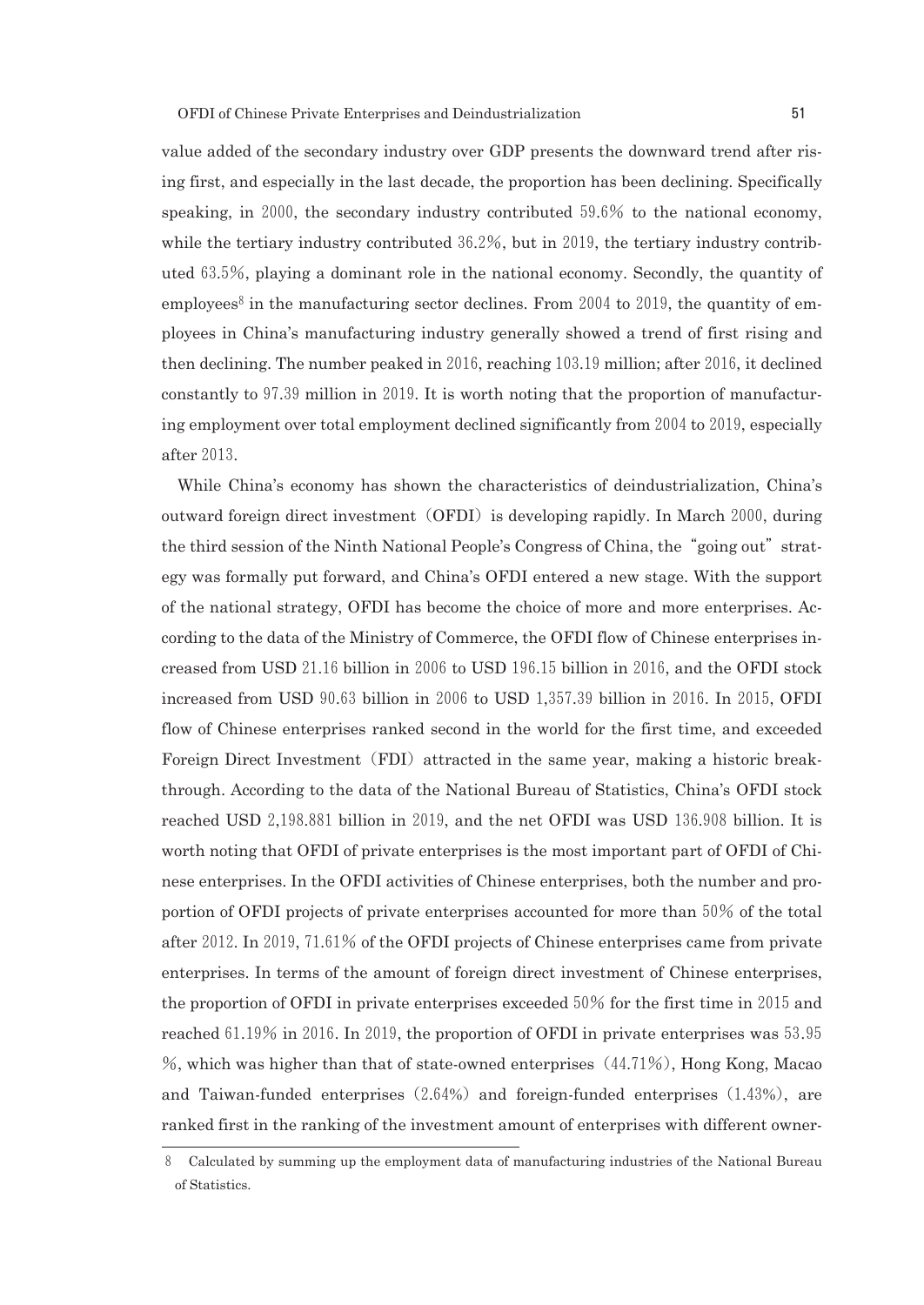ships.<sup>9</sup>

Existing studies show that OFDI has a profound impact on the adjustment of industrial structure. As the most important part of OFDI of Chinese enterprises, what impact does OFDI of private enterprises have on China's economic deindustrialization? What are the differences of this impact in different OFDI models, regions and investment flows? To answer these two questions, this paper adopts the data of OFDI of Chinese private enterprises as well as data of Chinese cities at the prefecture level and above from 2005 to 2016 for empirical research.

The remaining contents of this paper are arranged as follows: The second part is literature review, which summarizes the relevant researches of domestic and foreign scholars on OFDI and deindustrialization. The third part is the empirical research, using quantitative method to explore the impact of OFDI of private enterprises on China's economic deindustrialization process. The fourth part is the conclusion and policy suggestions, which gives the research conclusion based on the empirical results, and put forward feasible policy suggestions.

## Ⅱ.**Literature Review**

## (**I**)**Literature Review on the Causes of Deindustrialization**

Studies on the causes of deindustrialization are mainly divided into two categories. The first one is the studies on deindustrialization of early industrialized countries such as Europe and the United States, and the second one is the studies on premature deindustrialization of countries with a late start of industrialization such as Latin America and South Africa.

The causes of deindustrialization in developed countries can be summarized as follows: First, changes in demand structure. As per capita disposable income rises, people's demand for commodities of service industry rises while demand for products of manufacturing industry levels off. The consumers tend to be insensitive to the price of commodities of service industry, leading to a decline in the proportion of manufacturing output (Sung, 2011; Clarks,1957). Second, the difference in productivity between manufacturing and non-manufacturing sectors. The growth rate of productivity in manufacturing industry is usually higher than that of service industry. When the output growth levels of the two sectors are similar, the sector with higher productivity will force out labor, so the propor

Data about OFDI of Chinese enterprises in this paragraph were collected from BVD's Zephyr Global M &A database and fdi Markets database.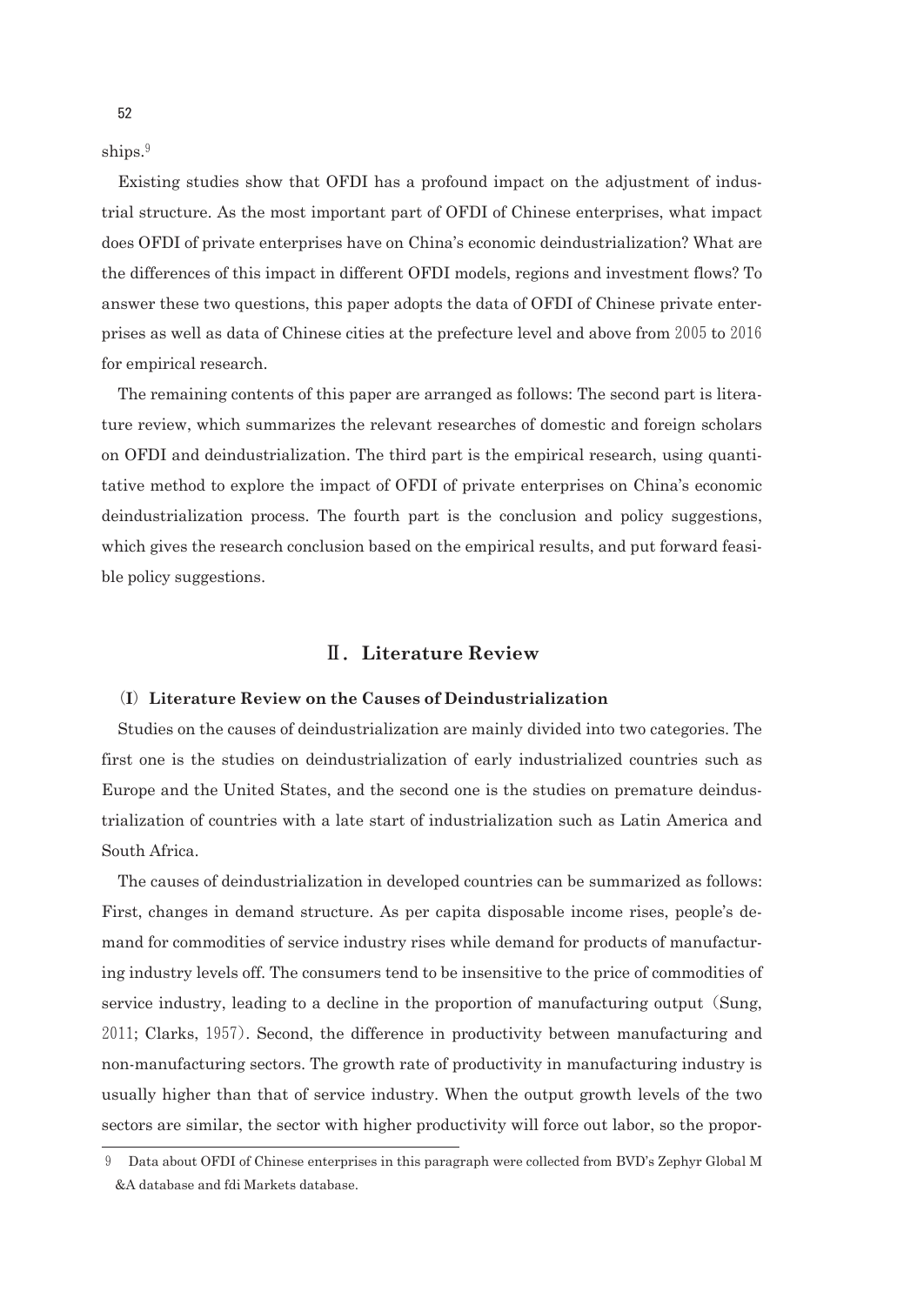tion of manufacturing employment will decline(Krugman,1996; Rowthorn & Ramaswamy, 1999). Third, trade factors. Due to the differences in comparative advantages and stages of industrialization of different countries, trade brings competition and challenges from the international market to the development of domestic manufacturing industry.10 Import substitution effect and trade deficits will lead to a loss of domestic investment, demand and exports. In addition, the transfer of labor demand from lowskilled workers to high-skilled workers in the developed countries caused by trade is also an important reason for the decline in the proportion of manufacturing employment. (Saeger, 1997; Brady, 2006; Wood, 1995). Fourth, the rise of overseas direct investment. Large-scale OFDI, especially overseas production, forms a substitute for domestic manufacturing production and investment. Bluestone  $(1988)$  believes that it is the main reason for the large number of manufacturing plants in the United States. Moreover, the gradual specialization of manufacturing production, the statistical difference caused by part of the jobs originally belonging to the manufacturing sector being included in the service sector, and the high rate of return on investment in service sector such as finance and Internet, can also explain deindustrialization to some extent(Rowthorn, 2004; Hu Lijun, 2013; Tregenna, 2019).

The causes of premature deindustrialization in developing countries<sup>11</sup> are different from those in developed economies. The first is policy-induced premature deindustrialization, represented by Mongolia, Latin American countries and some central European countries. Excessive economic liberalization policies, including liberalization of trade and crossborder capital flows, dealt a heavy blow to the development of the countries' manufacturing sectors(Gwynne,1986; Reinert,2004; Tregenna,2016; Nickell,2010). The second is Dutch Disease-type premature deindustrialization, represented by countries such as South Africa and Colombia. Such countries are usually rich in natural resources, and a great amount of exports of primary commodities have led to capital inflows, forming appreciation pressure on their currencies. The continuous appreciation of local currencies

<sup>10</sup> Wood (1994) and Beenstock (1984) believe that globalization and the development of transportation and communication technologies enable developing countries to achieve comparative advantages in lowtechnology and labor-intensive manufacturing. Thus, the import of similar products has been greatly increased, resulting in the decline of the relative profit margin of similar manufacturing industry and even the whole manufacturing industry in developed countries. Then investment in these industries will either be suppressed (leading to a drop in output and demand for labor) or shifted to innovation in labor saving technologies (reducing the demand for low-skilled labor).

<sup>11</sup> Deindustrialization in low and middleincome countries is mostly considered premature. Roderick  $(2016)$  pointed out that premature deindustrialization occurs when per capita income level is low or has adverse impact on economic growth.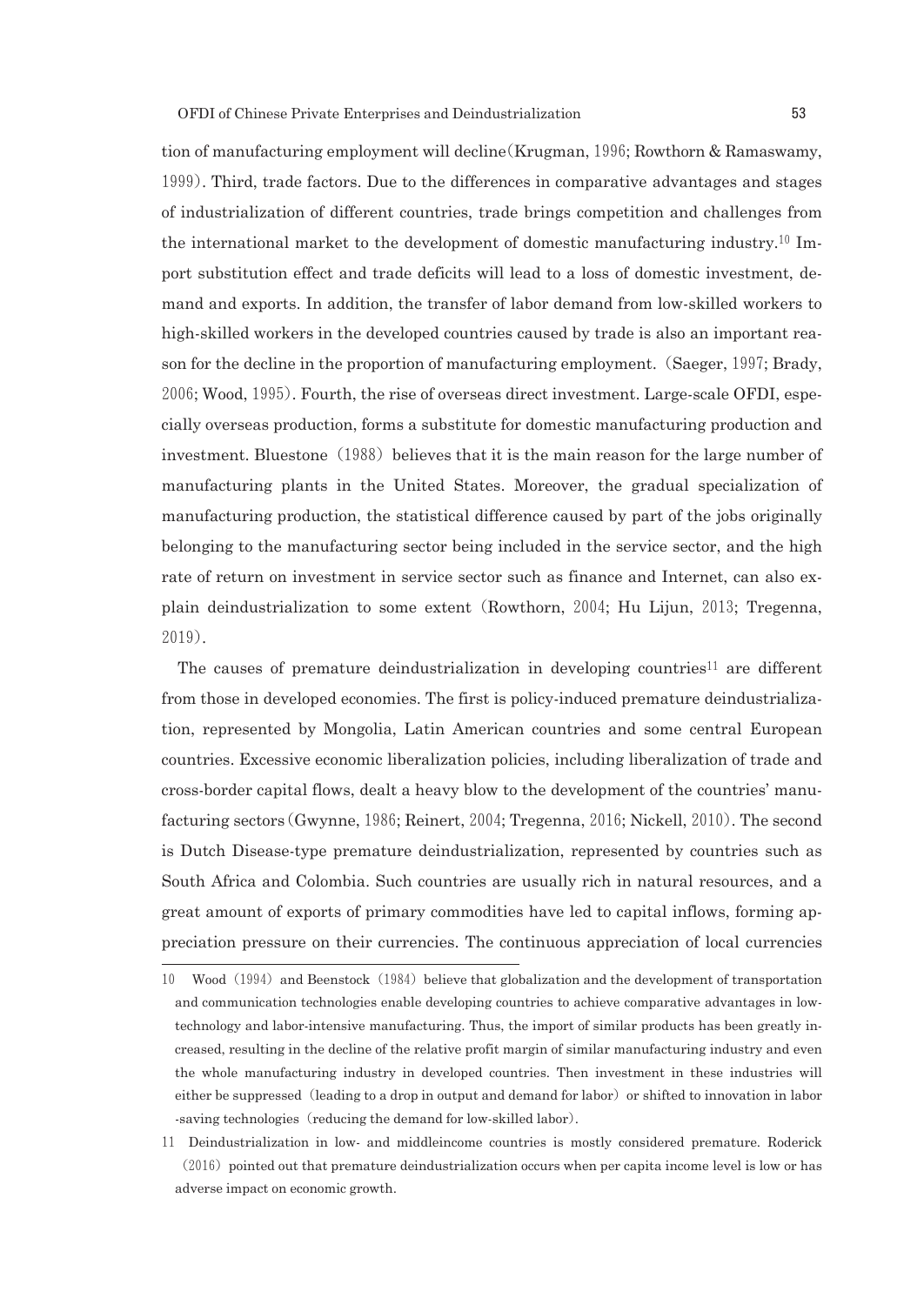erodes the export competitiveness of the manufacturing sector and eventually leads to the decline of the sector (Dasgupta, 2007; Frenkel & Rapetti, 2012; Andreoni & Tregenna, 2018).

Domestic scholars believe that China's deindustrialization process is mainly affected by the following factors. First, the continuous optimization of industrial structure and adjustment of industrial policy have promoted the elimination of backward production capacity in the manufacturing sector and brought about the rapid development of the service industry (Wei Houkai, 2019). Second, the rapid economic growth and the rise of factor costs brought about by the development of the real estate industry weaken the comparative advantage of China's manufacturing industry(Huang Yongchun,2013; Wei Houkai, 2019). Third, OFDI in the manufacturing industry leads to sectoral industrial capital outflow, which forms upward pressure on the real interest rate (Liu Haiyun, 2015). In addition, Sino-US trade friction, the rapid development of Internet of Things  $(IoT)$ , 3D printing, AI and other technologies also restrict the export expansion of China's manufacturing industry(Huang Qunhui,2020).

### (**II**)**Literature Review of OFDI Deindustrialization Effect**

Among the current studies on OFDI, studies on deindustrialization mainly include the following: The flying-geese model of Akamatsu  $(1960)$ , the product cycle theory of Vernon  $(1966)$  and the marginal industry expansion theory of Kiyoshi Kojima  $(1978)$  explain crossborder investment. They hold that comparative advantage and the change of product cycle promote the transfer of laborintensive industries or other industries that no longer have comparative advantage through OFDI, thus providing scarce resources and space for the development of other industries in the home country. Studies by Singh

 $(1984)$  show that OFDI of transnational enterprises is the main cause of job loss in manufacturing industry. Alderson  $(2015)$  proposes that OFDI will affect the industrial structure of the home country through currency appreciation and forcing out domestic investment; Ietto-Gillies (1992) believes that OFDI forms deindustrialization by reducing domestic capital. The empirical results of Liu Haiyun $(2015)$  show that the capital-labor ratio in China's manufacturing industry is negatively correlated with OFDI. Shi Liu

(1977), United Nations Industrial Development Organization(1983)and Beenstock

 $(2013)$ , Bai Xuejie  $(2019)$ , and Yang Lili $(2018, 2019)$ use provincial data to conclude that OFDI promotes the process of deindustrialization. Yang Yaping et al.  $(2016)$  believe that OFDI had no impact on China's deindustrialization at the micro level.

Throughout the existing literature, it can be seen that foreign scholars have conducted abundant studies on deindustrialization, most of which are conducted in developed coun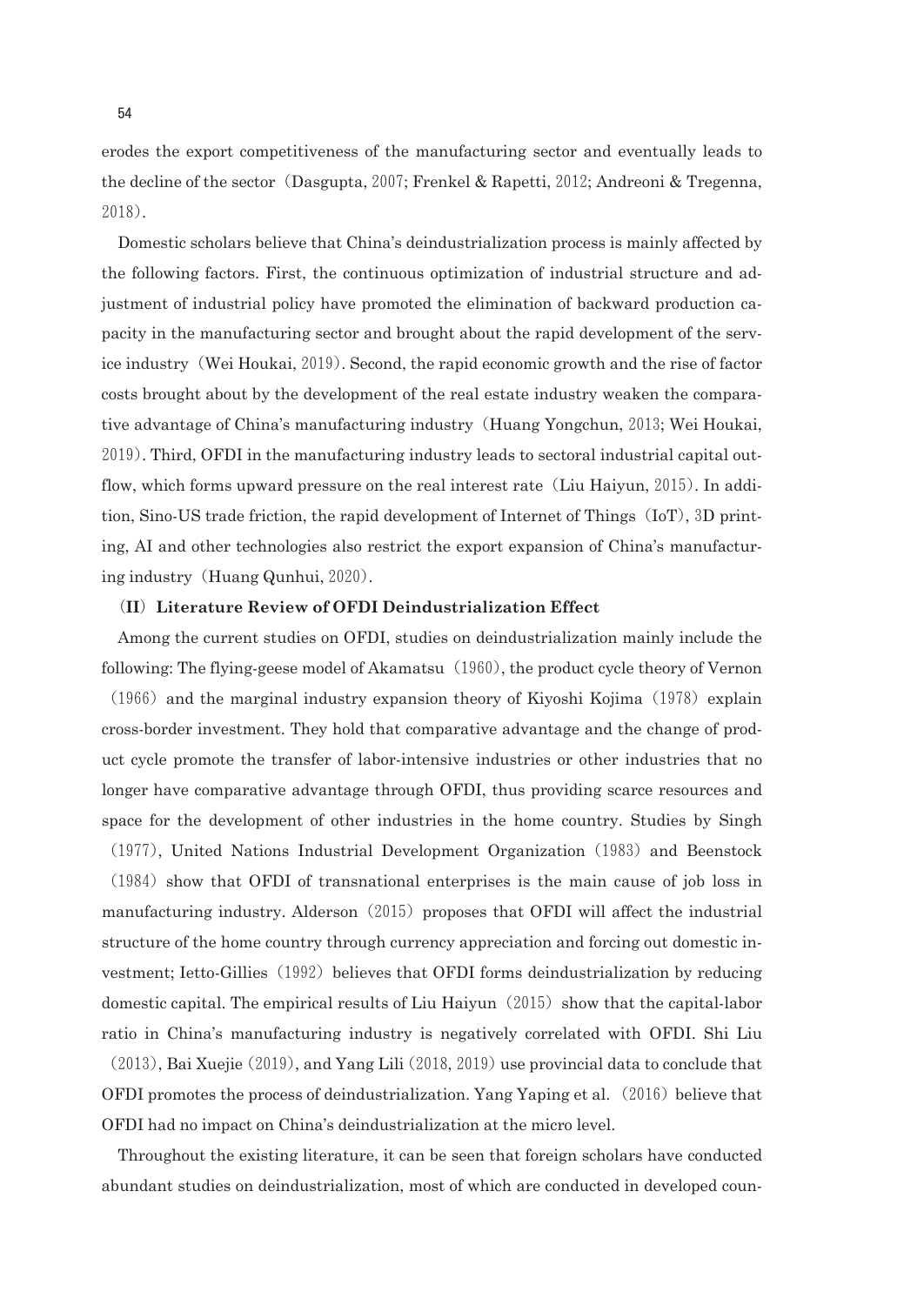tries or regions such as the United States and Japan, but no unified conclusion has been reached. However, there are relatively few articles on China's OFDI and deindustrialization, most of which are qualitative researches. In addition, scholars mostly chose the data of China's manufacturing industry at the provincial level, and seldom used the data of cities at prefecture level and above, let alone the studies on OFDI of Chinese private enterprises and deindustrialization. China's deindustrialization has its own unique characteristics, and OFDI of private enterprises is the most important part of OFDI of Chinese enterprises, so the study on the relationship between OFDI of Chinese private enterprises and deindustrialization is of great practical significance for China to promote the new pattern of all-round opening and industrial adjustment and upgrading.

# Ⅲ.**Empirical Research**

This paper selected the relevant data of cities at prefecturelevel and above in China from 2005 to 2016, including the total industrial output value, gross domestic product (GDP), total profit, total investment in fixed assets, completed investment in real estate development, employees of manufacturing units, employees' wages and actual amount of foreign capital used that year and other indexes. The data are from *China City Statistical Yearbook*, a total of 3453 pieces of data about 298 cities at the prefecture level and above<sup>12</sup> in 31 provincial administrative divisions (mainland China). Data about OFDI of private enterprises come from BVD's Zephyr M&A database and fdi Markets Greenfield database. The number and amount of OFDI projects of private enterprises from 2005 to 2016 are summarized by cities at prefecture level and above and by time. A total of 830 pieces of data<sup>13</sup> about 185 cities at prefecture level and above of 31 provincial administrative divisions were obtained. Through further integration, this paper finally obtained a total of  $803$  pieces of data about 171 cities from at the prefecture level and above in 31 provincial administrative divisions from  $2005$  to  $2016$ . In the empirical study, the fixed-effect regression model for unbalanced panel data and the software stata15 were employed.

#### (**I**)**Basic Regression**

#### 1**. Variable Selection and Model Design**

In combination with domestic and foreign scholars' selection of measure indexes for the

<sup>12</sup> The 298 cities at prefecture level and above include renamed, cancelled or newly added cities, specifically 297 existing cities at prefecture-level and above by the end of 2016 and Chaohu City cancelled in July2011.

<sup>13</sup> After integration, the sample size decreased from 830 to 803, which was caused by the statistical loss of some cities in the urban statistical yearbook.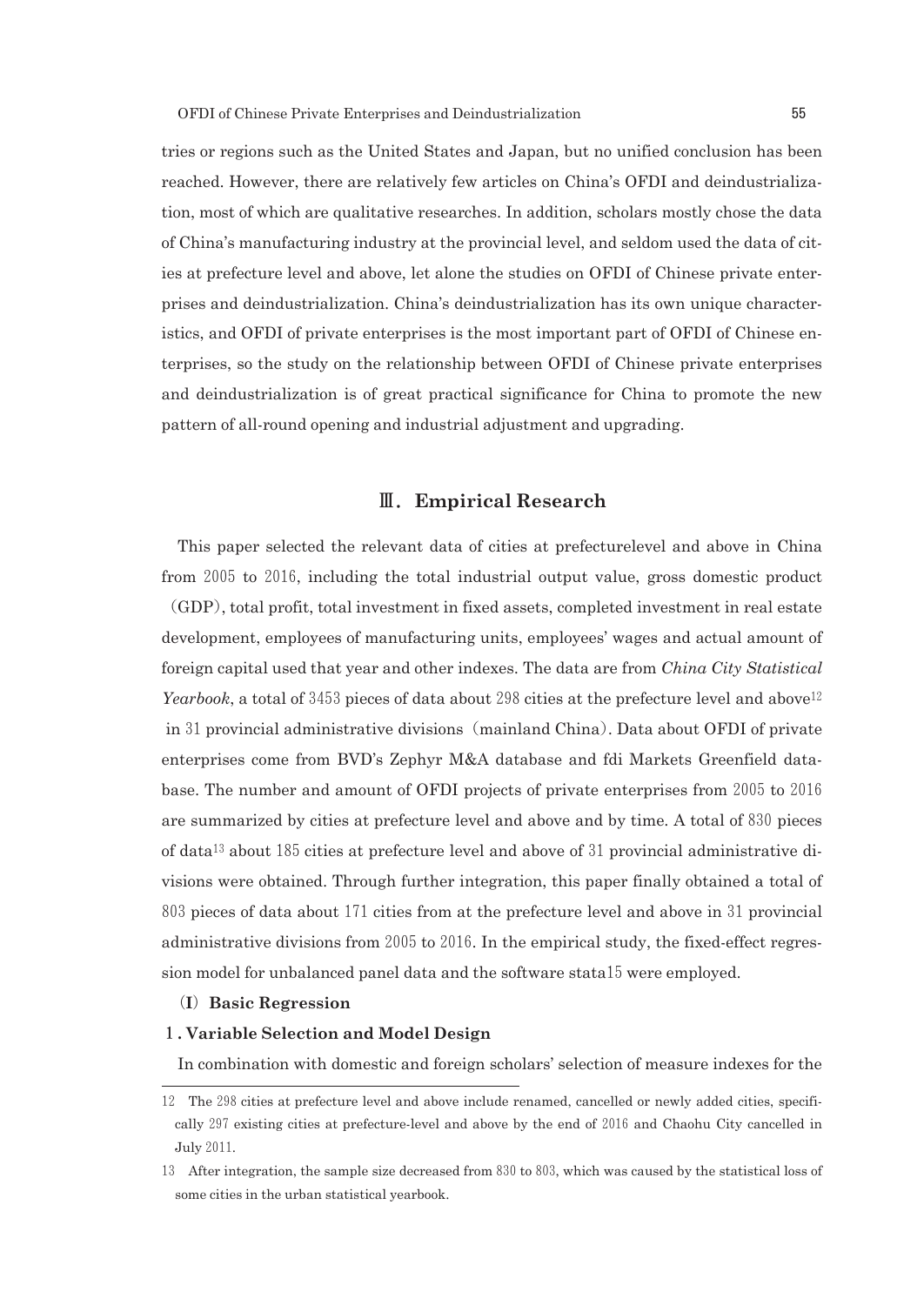deindustrialization level and the definition of industrialization in this paper, this paper planned to select data at manufacturing output level in the empirical data to measure the level of industrialization, but data of manufacturing industry are difficult to obtain, so total industrial output value (calculated based on the prices of the indicated years) of industrial enterprises in the cities at the prefecture level and above were chose as the index to measure the industrialization level; and the amount of OFDI of private enterprises was selected as the variable to measure OFDI of private enterprises. The empirical model is designed as follows:

$$
indpro_{it} = \beta_0 of \text{ dim}_{it} + \beta_1 profit_{it} + \beta_2 reinv_{it} + \beta_3 gdp_{it} + \beta_4 wage_{it} + \beta_5 fdi_{it} + d_t + u_i + \varepsilon_{it}
$$

Here, i stands for the city; T stands for the year; *indpro* stands for the explained variable total industrial output value, whose unit is ten thousand yuan, which is used to measure the industrialization level of a city; *ofdim* stands for the amount of OFDI of private enterprises, whose unit is USD  $10,000$ ;  $d_t$  stands for the fixed effect of years;  $u_i$  stands for fixed effect of the cities, and  $\varepsilon_{it}$  stands for error term.

The model of this paper selects five control variables: profit stands for the total profit of industrial enterprises in the cities at the prefecturelevel and above; *reinv* stands for the amount of completed investment in real estate development in the cities at the prefecturelevel and above; *gdp* stands for the gross domestic product of the cities at the prefecturelevel and above; wage stands for the average wage of employees in the cities at the prefecturelevel and above, and *fdi* stands for the amount of foreign capital actually used in the cities at the prefecturelevel and above that year. Except for *fdi* whose unit is USD 10,000, the unit of all the variables is ten ten thousand yuan. Total profit and GDP can control the operating environment and circumstances of industrial enterprises in the cities at prefecture level and above. The corresponding factor cost of real estate investment is an important operating cost of an enterprise. The control of workers' wages can control the production cost of enterprises to some extent. Foreign investment has a direct impact on the industrial structure adjustment of the cities at prefecture level and above.

#### 2**. Descriptive Statistics and Empirical Method Selection**

Table 1 shows the descriptive statistical results of model variables. It can be seen from the table that the data of each variable fluctuate greatly, indicating that there is a great difference in the industrial development level and OFDI of private enterprises in the cities at prefecture level and above in China. According to the data characteristics and research problems, this paper employed the fixed effect model for unbalanced panel data to conduct empirical tests.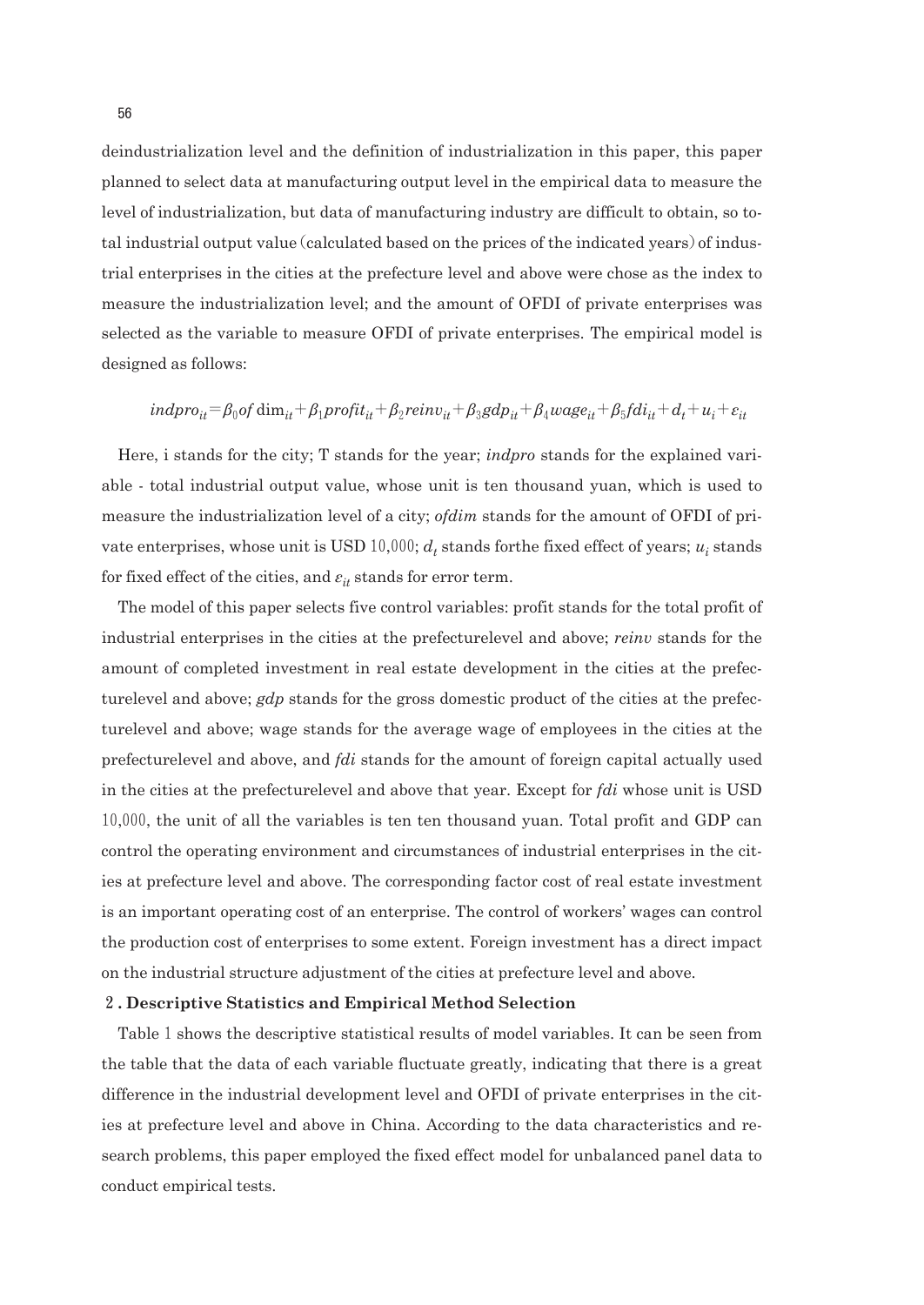OFDI of Chinese Private Enterprises and Deindustrialization 57

| Variable | Obs | Mean      | Std. Dev. | Max       |
|----------|-----|-----------|-----------|-----------|
| indpro   | 803 | 62700000  | 61500000  | 324000000 |
| ofdim    | 803 | 52554.37  | 262380.50 | 5205582   |
| profit   | 803 | 3919037   | 4426876   | 33200000  |
| reiny    | 803 | 5431873   | 6648710   | 42400000  |
| gdp      | 803 | 39000000  | 40200000  | 282000000 |
| wage     | 803 | 4.53      | 1.81      | 12.27     |
| fdi      | 803 | 207288.80 | 312375.40 | 3082563   |

**Table**1**Descriptive statistics of model variables**

#### 3**. Basic Regression**

In this paper, the fixed effect model for unbalanced panel data wasemployed to analyze the relationship between OFDI of private enterprises and China's deindustrialization process. *Indpro*, industrial output value, is taken as the explained variable to measure

| 变量<br>Variables        | (1)          | (2)          | (3)          | (4)         | (5)          | (6)          |
|------------------------|--------------|--------------|--------------|-------------|--------------|--------------|
| ofdim                  | 4.37         | $-7.76***$   | $-12.78***$  | $-21.05***$ | $-20.35***$  | $-20.46***$  |
|                        | (1.41)       | $(-3.65)$    | $(-6.30)$    | $(-11.52)$  | $(-11.06)$   | $(-11.18)$   |
| profit                 |              | 7.41***      | $6.05***$    | $3.81***$   | $3.85***$    | $3.75***$    |
|                        |              | (27.63)      | (21.46)      | (13.39)     | (13.56)      | (13.19)      |
| reinv                  |              |              | $2.02***$    | $-0.46*$    | $-0.42*$     | $-0.53**$    |
|                        |              |              | (10.20)      | $(-1.94)$   | $(-1.75)$    | $(-2.21)$    |
| gdp                    |              |              |              | $0.85***$   | $0.88***$    | $0.84***$    |
|                        |              |              |              | (14.89)     | (15.16)      | (14.07)      |
| wage                   |              |              |              |             | $-2535620**$ | $-2407396**$ |
|                        |              |              |              |             | $(-2.54)$    | $(-2.42)$    |
| fdi                    |              |              |              |             |              | $9.52***$    |
|                        |              |              |              |             |              | (2.80)       |
| Constant term          | 13700000***  | 9747607***   | 9143985***   | 4488074**   | 8670762***   | 8539832***   |
|                        | (3548071.00) | (2380218.00) | (2204560.00) | (2.34)      | (3.44)       | (3.40)       |
| Fixed effect of cities | ✓            | ✓            | ✓            | ✓           | ✓            | ✓            |
| Fixed effect of years  | ✓            | ✓            | ✓            | ✓           | ✓            | ✓            |
| Sample size            | 803          | 803          | 803          | 803         | 803          | 803          |
| R square               | 0.62         | 0.83         | 0.85         | 0.89        | 0.89         | 0.89         |
| F value                | 83.10        | 229.79       | 256.35       | 339.52      | 321.51       | 306.41       |

**Table** 2 **Results of basic regression**

Note: \*\*\* indicates rejection of the null hypothesis at the1% significance level, \*\* indicates rejection of the null hypothesis at the5% significance level, and \* indicates rejection of the null hypothesis at the10% significance level.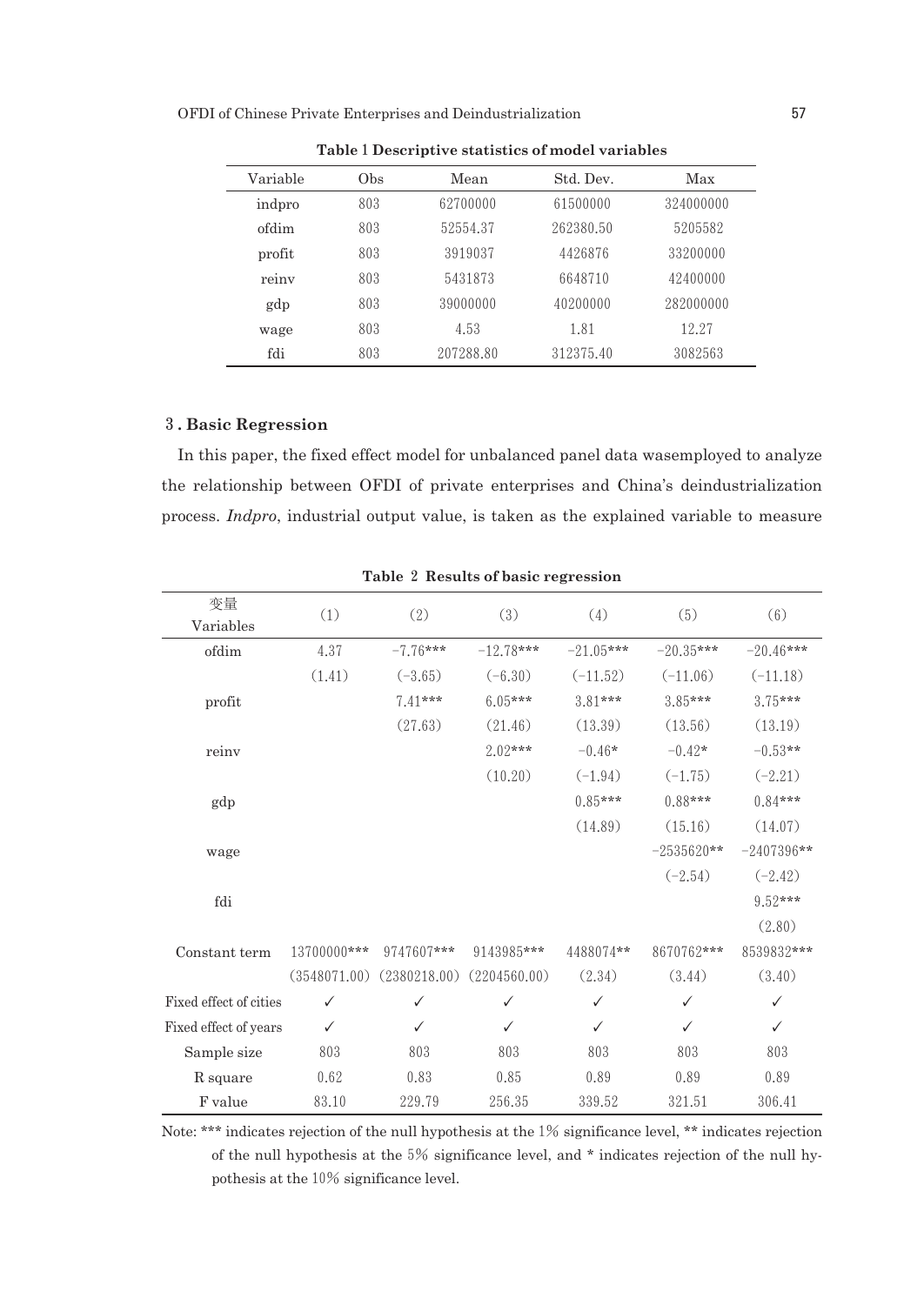the level of industrialization. After controlling the fixed effect of cities and fixed effect of years, variables are gradually added, and the regression results are shown in Table2.

The results of basic regression show that OFDI of private enterprises has a significant impact on the industrialization level of cities at the prefecturelevel and above in China. The amount of OFDI of private enterprises has a significant negative impact on the total industrial output value, which is significant at the 1% significance level. When the amount of OFDI of private enterprises increases by USD 10,000, the total industrial output value of the prefecture-level city will decrease by 204,600 yuan. The total profits of industrial enterprises, the GDP and the total amount of foreign capital actually used that year all have a significant positive impact on the total industrial output value, which is significant at the 1% significance level. When the total profits of industrial enterprises increases 10,000 yuan, the total industrial output value of the prefecture-level city will increases by 37,500 yuan. When the amount of foreign capital actually used that year increases by USD10,000, the total industrial output value of the prefecturelevel city will increases by 95,200 yuan. Both the amount of investment in real estate development and the workers' wage have a negative impact on the total industrial output value, and both are significant at the  $5\%$  significance level. The R square of model (6) is 0.89, indicating that the model fits well.

#### (**II**)**Heterogeneity Test**

OFDIhas two forms: merger and acquisition  $(M&A)$  investment and greenfield investment. M&A investment mainly means merging overseas enterprises by purchasing equity or assets. In essence, it is the transfer of control rights and the transaction of property rights between enterprises. Greenfield investmentmainly means developing enterprises by making investment to build factories, production and R&D bases in the host country. This paper further sorted out the research data according to different investment forms and divided them into M&A and greenfield groups<sup>14</sup> for heterogeneity test. It can be seen from the empirical test results that there is no essential difference in the impact of M&A and greenfield investment on deindustrialization. Regardless of the form of investment, OFDI of private enterprises has a significantly negative impact on the level of industrialization. In terms of regression coefficient, the negative impact of M&A investment is greater, which may be related to the stronger investment forcing out effect

<sup>14</sup> As the sample data of M&A investment and greenfield investment in prefecturelevel cities are overlapping, this paper incorporates them into the same regression for test, so the sample size of heterogeneity test for both M&A group and greenfield investment group is803. The same method was also adopted for heterogeneity test for developed and developing countries.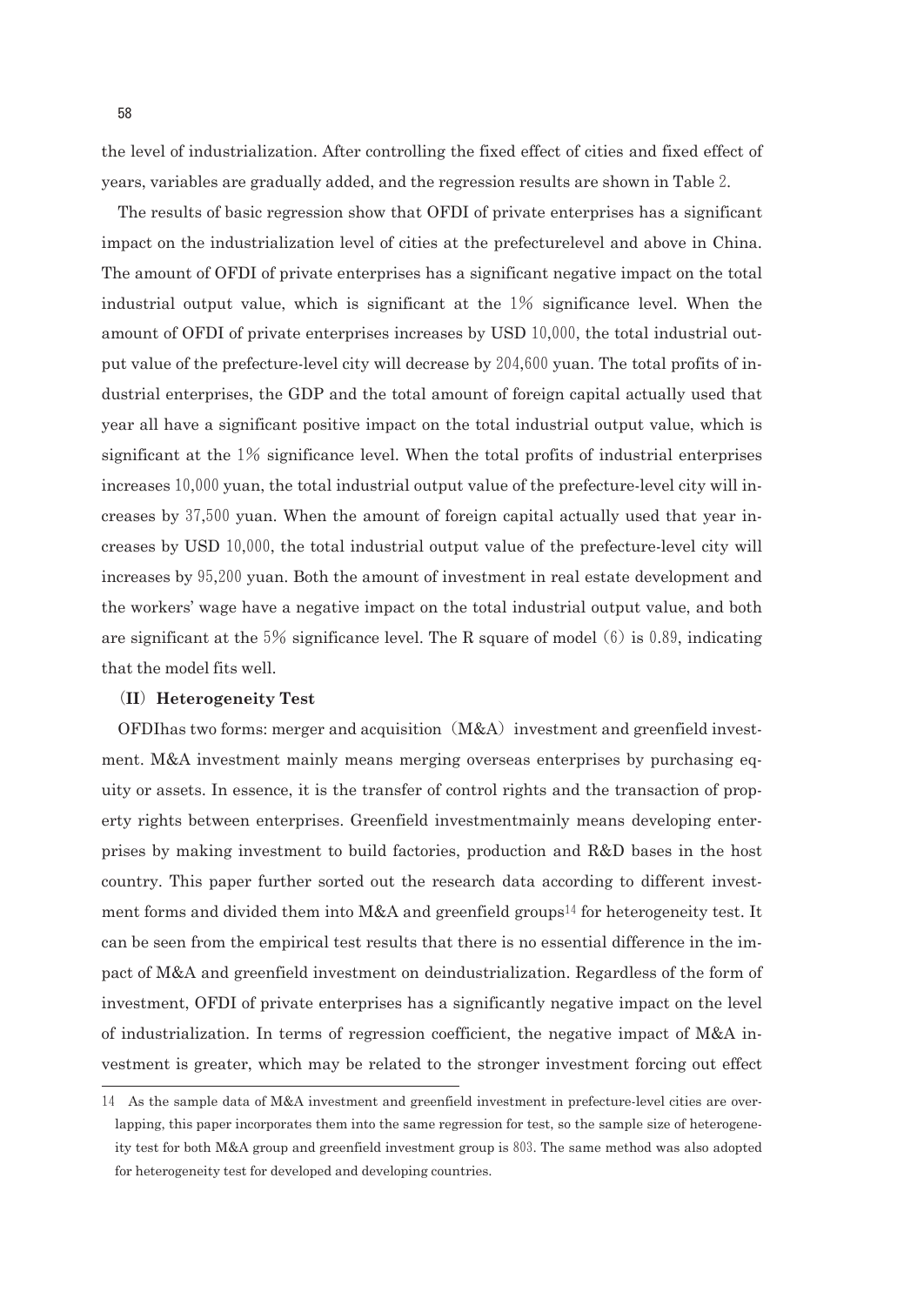OFDI of Chinese Private Enterprises and Deindustrialization 59

| Variables                 | M&A          | Greenfield   | Eastern<br>region | Central<br>region | Western<br>region | Developed<br>countries | Developing<br>countries     |
|---------------------------|--------------|--------------|-------------------|-------------------|-------------------|------------------------|-----------------------------|
| ofdim                     | $-24.46***$  | $-12.87***$  | $-18.52$ ***      | 0.56              | $-41.71$          | $-32.04***$            | $-15.99**$                  |
|                           | $(-9.12)$    | $(-3.13)$    | $(-8.78)$         | (0.04)            | $(-1.33)$         | $(-9.95)$              | $(-2.11)$                   |
| profit                    | $3.79***$    | $3.79***$    | $3.49***$         | $4.54***$         | 5.83***           | $3.98***$              | $3.98***$                   |
|                           | (13.30)      | (13.30)      | (10.29)           | (7.56)            | (7.55)            | (14.07)                | (14.07)                     |
| reinv                     | $-0.47*$     | $-0.47*$     | $-1.40***$        | $0.79**$          | $-0.66$           | $-0.44*$               | $-0.44*$                    |
|                           | $(-1.93)$    | $(-1.93)$    | $(-3.91)$         | (2.33)            | $(-1.61)$         | $(-1.84)$              | $(-1.84)$                   |
| gdp                       | $0.82***$    | $0.82***$    | $0.87***$         | $0.95***$         | $1.02***$         | $0.87***$              | $0.87***$                   |
|                           | (13.63)      | (13.63)      | (11.81)           | (6.86)            | (6.97)            | (14.35)                | (14.35)                     |
| wage                      | $-2343254**$ | $-2343254**$ | $-2440391$        | $-952261.90$      | $-1049322$        |                        | $-2850469***$ $-2850469***$ |
|                           | $(-2.36)$    | $(-2.36)$    | $(-1.57)$         | $(-0.52)$         | $(-1.21)$         | $(-2.87)$              | $(-2.87)$                   |
| fdi                       | 10.08***     | $10.08***$   | $14.69***$        | $-27.39**$        | $-4.98$           | $6.90**$               | $6.90**$                    |
|                           | (2.96)       | (2.96)       | (3.59)            | $(-2.40)$         | $(-0.80)$         | (2.02)                 | (2.02)                      |
| Constant term 8515551***  |              | 8515551***   | 15600000***       | $-3819671$        | 677949.20         | 9094369 ***            | $9094369$ ***               |
|                           | (3.39)       | (3.39)       | (4.25)            | $(-1.10)$         | (0.14)            | (3.63)                 | (3.63)                      |
| Fixed effect<br>of cities | ✓            | ✓            | ✓                 | ✓                 | ✓                 | ✓                      | ✓                           |
| Fixed effect<br>of years  | ✓            | ✓            | ✓                 | ✓                 | ✓                 | ✓                      | ✓                           |
| Sample size               | 803          | 803          | 530               | 185               | 88                | 803                    | 803                         |
| R square                  | 0.90         | 0.90         | 0.89              | 0.94              | 0.98              | 0.89                   | 0.89                        |
| F value                   | 290.47       | 290.47       | 199.69            | 108.80            | 181.55            | 288.49                 | 288.49                      |

**Table**3**Results of heterogeneous regression**

Note: \*\*\* indicates rejection of the null hypothesis at the 1% significance level, \*\* indicates rejection of the null hypothesis at the5% significance level, and \* indicates rejection of the null hypothesis at the 10% significance level.

and industrial chain adjustment effect caused by M&A investment.

There is obvious regional imbalance in China's economic development. Therefore, heterogeneity test is conducted for the impact of OFDI of private enterprises in different regions on deindustrialization. In eastern region, the regression results are basically consistent with the basic regression. OFDI of private enterprises has a significant impact on the local industrialization level. When the amount of OFDI increases by USD 10,000, the industrial added value, the measure index of industrialization level, will decrease by185, 200 yuan. The total profits of industrial enterprises, GDP and the amount of foreign capital used that year have a significant positive impact on the industrial added value, while the real estate investment has a significant negative impact. OFDI of private enterprises in western region has an impact on the deindustrialization process, but it is not significant, and no such impact was observed in the central region. This may be because the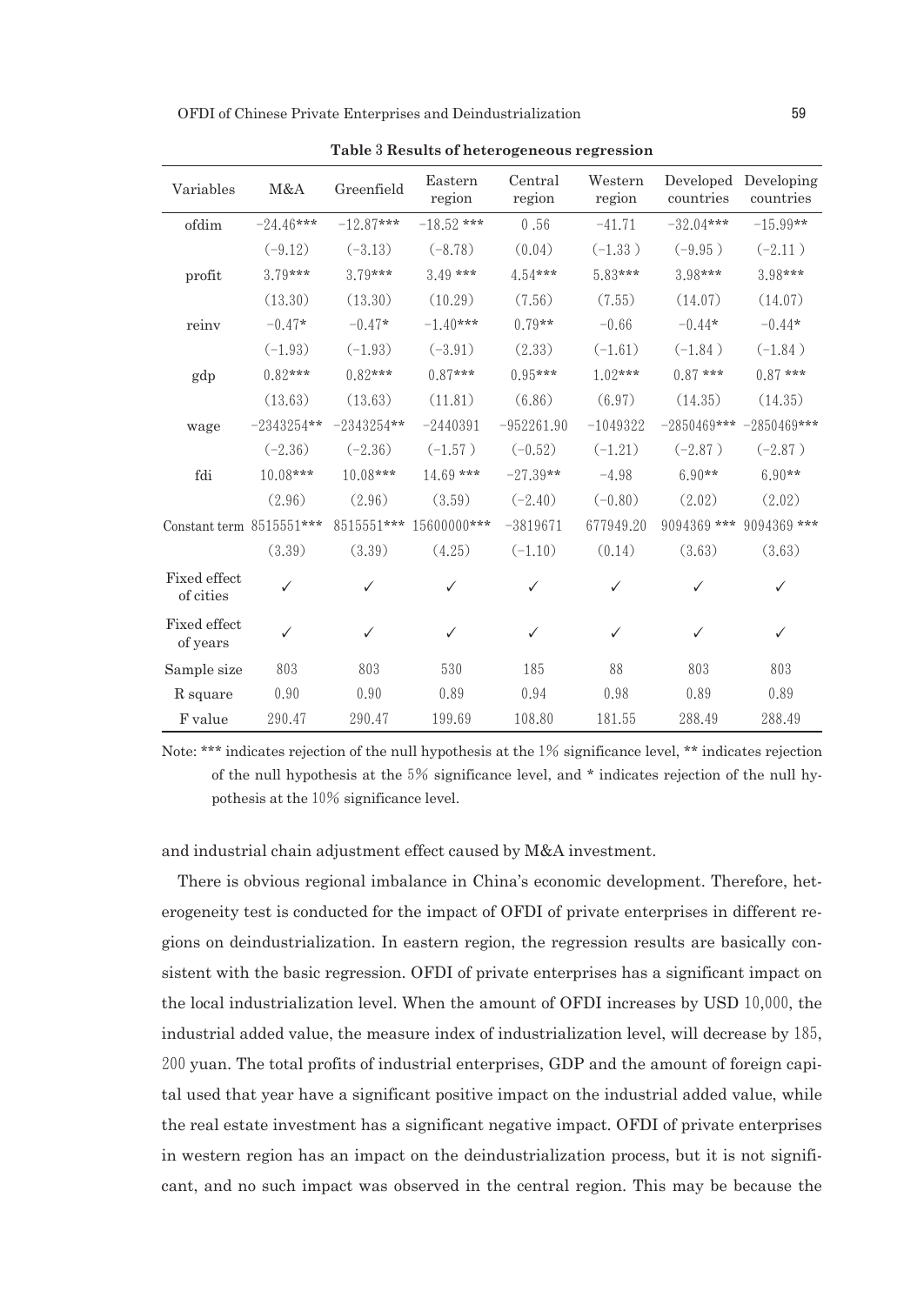economic development and industrial transformation and upgrading in eastern region are faster, and private enterprises can choose more OFDI when realizing transformation and upgrading, so that the deindustrialization effect of OFDI of private enterprises is reflected.

Chinese private enterprises prefer to invest in developed economies in their OFDI. Therefore, this paper conducts heterogeneity test for different OFDI target countries of private enterprises. According to the HDI rankings of the Human Development Report 2019 released by the United Nations, countries with the highest level of human development are classified as developed countries, while the rest are developing countries. The regression results in Table 3 show that when the OFDI target countries of private enterprises are developed countries, the regression results are consistent with the basic direction of the basic regression. OFDI of private enterprises has an impact on the industrialization level at the1% significance level. When the OFDI amount of private enterprises increases by USD 10,000, the total industrial output value will decrease by 320,400 yuan. When the OFDI target countries of private enterprises are developing countries, OFDI also has a significant negative impact on the deindustrialization process, which is significant at the5% significance level. In terms of regression coefficient, OFDI of private enterprises in developed countries has a greater impact on the level of industrialization, which may be related to the industrial structure difference between developed and developing countries in which OFDI of private enterprises are invested.

#### (**III**)**Robustness Test**

Table 4 shows the regression results of the robustness test. This paper mainly employed three methods to conduct the robustness test, including 1 period lag of explained variables, changing the regression method and changing the measure index of key explanatory variables. When the explained variable GDP was included in regression 1 period lag, the regression results are still significant, and the overall results are basically consistent with the results of basic regression. When the stochastic effect model was employed for empirical test, the results were robust. When the measure index of OFDI of private enterprises was changed from the amount to the quantity of OFDI projects of private enterprises, the regression results are shown in Table4, which are still robust. It means the quantity of OFDI projects also promoted the deindustrialization process, and the results were significant at the  $1\%$  significance level. Therefore, on the whole, the regression model in this paper is robust.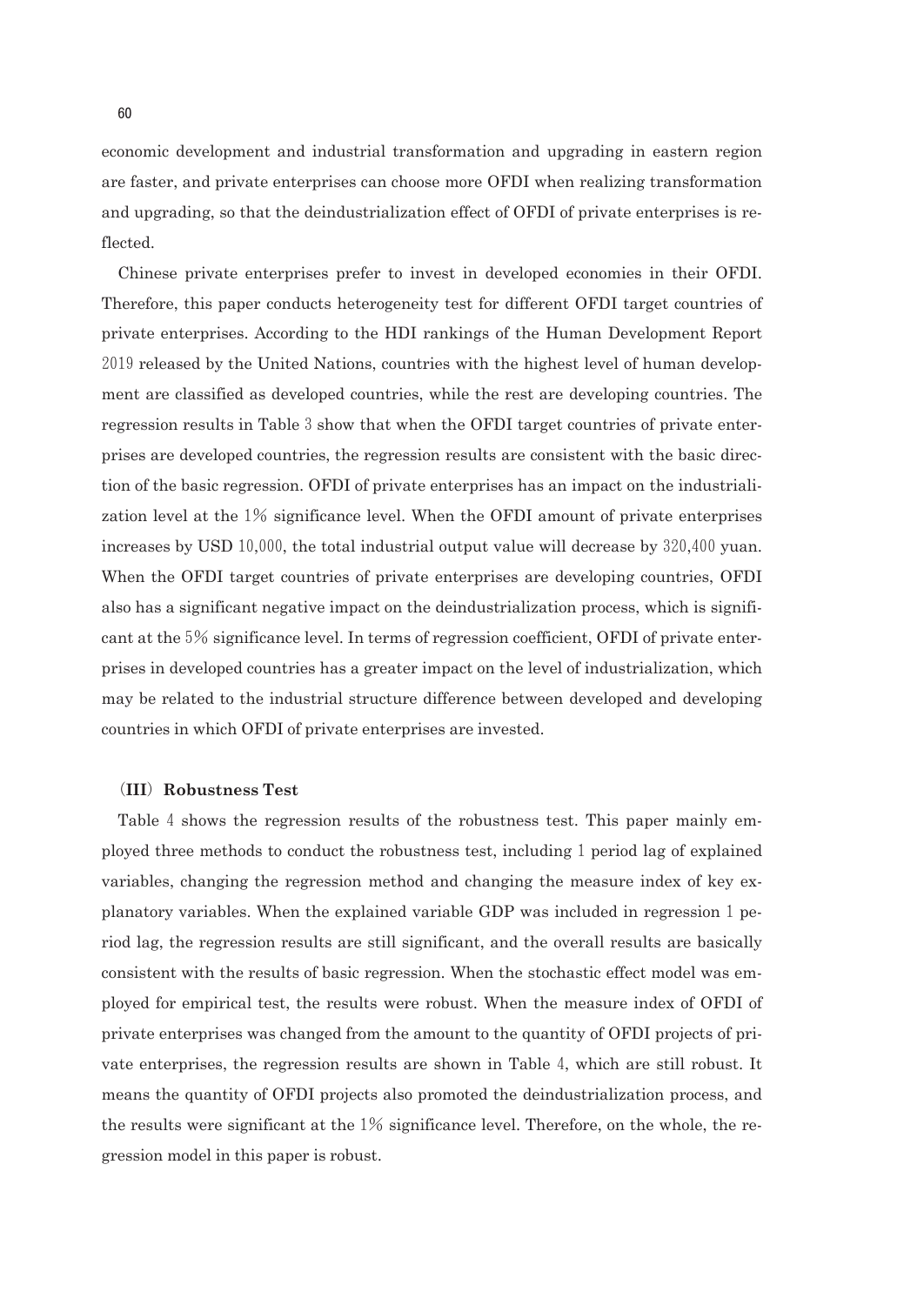| Variables              | 1 period lag | Stochastic effect      | Quantity of<br>OFDI projects |  |
|------------------------|--------------|------------------------|------------------------------|--|
| ofdim (n)              | $-17.70***$  | $-24.64***$            | $-596066.40***$              |  |
|                        | $(-9.49)$    | $(-12.62)$             | $(-16.27)$                   |  |
| profit                 | 2.09***      | 4.82***                | $3.58***$                    |  |
|                        | (6.61)       | (16.88)                | (13.71)                      |  |
| reinv                  | $-0.76**$    | $-1.18***$             | $-0.73***$                   |  |
|                        | $(-2.51)$    | $(-5.15)$              | $(-3.30)$                    |  |
| gdp                    | $0.94***$    | $1.02***$              | $1.14***$                    |  |
|                        | (13.04)      | (18.35)                | (18.91)                      |  |
| wage                   | $-1453636$   | $-1229159$             | $-1936633**$                 |  |
|                        | $(-1.17)$    | $(-1.59)$              | $(-2.12)$                    |  |
| fdi                    | $14.41***$   | $964***$               | 2.76                         |  |
|                        | (3.89)       | (2.75)                 | (0.88)                       |  |
| Constant term          | 5529731      | 1852615                | 6053796***                   |  |
|                        | (1.52)       | (0.73)                 | (2.62)                       |  |
| Fixed effect of cities | ✓            | ✓                      | ✓                            |  |
| Fixed effect of years  | ✓            | ✓                      | ✓                            |  |
| Sample size            | 467          | 803                    | 803                          |  |
| R square               | 0.91         | 0.89                   | 0.91                         |  |
| F value                | 221.09       | $6460.24$ (chi-square) | 371.13                       |  |

**Table**4**Result of robustness regression**

Note: \*\*\* indicates rejection of the null hypothesis at the 1% significance level, \*\* indicates rejection of the null hypothesis at the  $5\%$  significance level, and  $*$  indicates rejection of the null hypothesis at the 10% significance level.

# Ⅳ.**Conclusion and Policy Suggestions**

At present, China is in the critical period of economic transformation. The rapid development of tertiary industry and virtual economy has brought unprecedented challenges to the development of traditional manufacturing industry, among which the most prominent challenge is the phenomenon of deindustrialization. On the other hand, OFDI of Chinese enterprises has been booming in recent years, and OFDI of private enterprises is the most important part of OFDI of Chinese enterprises. While OFDI of private enterprises drives the transnational development of private enterprises, is there any internal connection between OFDI and China's deindustrialization process? Therefore, this paper conducted an empirical study on the relationship between OFDI and China's deindustrialization process. This paper selected the data of cities at prefecture level and above in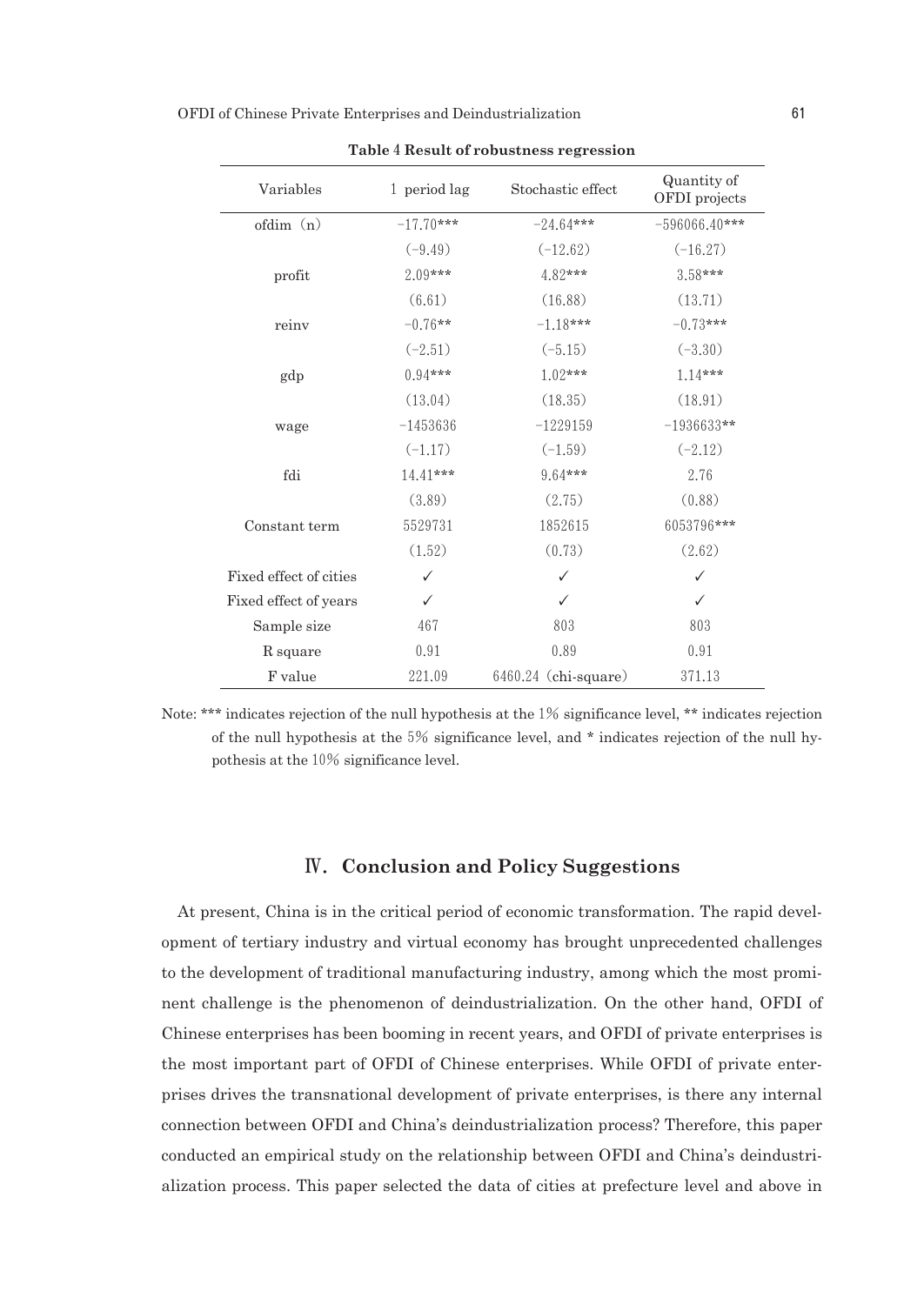China from  $2005$  to  $2016$ , took the total industrial output value as the measure index of industrialization level; and in combination with BVD's Zephyr M&A database and fdi Markets greenfield database, it got the data of OFDI amount of private enterprises from 2005 to 2016. Through further integration, a total of  $803$  pieces of data of 171 cities at the prefecture level and above in 31 provincial administrative divisions from  $2005$  to  $2016$  were obtained. And then the fixed effect model for unbalanced panel data was employed for empirical test, and the regression results show that OFDI of private enterprises has a negative impact on the industrialization level of cities at prefecture-level and above in China, and such impact was significant at the  $1\%$  significance level; OFDI of private enterprises in the form of M&A has a greater impact on the level of industrialization; OFDI of private enterprises in the eastern region has the strongest deindustrialization effect, followed by the western region; OFDI of private enterprises in developed countries is more likely to lead to deindustrialization. The robustness test results show that the model is basically robust. Based on the above empirical results, this paper puts forward the following policy suggestions:

Firstly, develop modern manufacturing industry and attach importance to the real economy. The key to preventing and mitigating deindustrialization problems is to promote the healthy development of manufacturing industry itself. The Chinese government should pay more attention to the development of the manufacturing industry, help the traditional manufacturing industry to complete the transformation and upgrading, and prevent premature and excessive deindustrialization. Nowadays, while the virtual economy such as the Internet is booming in China, the real economy should still be the focus of attention, so as to avoid the transition from real economy to virtual economy, promote the smooth transition of industrial structure, and prevent the premature and excessive deindustrialization of domestic economy due to the lack of the support of the real economy.

Secondly, introduce differentiated policies for OFDI of private enterprises in different regions to promote coordinated development of manufacturing industry in different regions. According to the empirical analysis, OFDI of private enterprises in eastern region significantly accelerated deindustrialization, followed by the western region, and the negative impact between the two has not been found in the central region. OFDI of enterprises in eastern China needs effective management and scientific regulation of their industrial layout, and the enterprises should not just carry out resource-seeking OFDI, but strengthen the development of technology-seeking OFDI. The central and western regions should not blindly carry out OFDI without considering the actual situation and de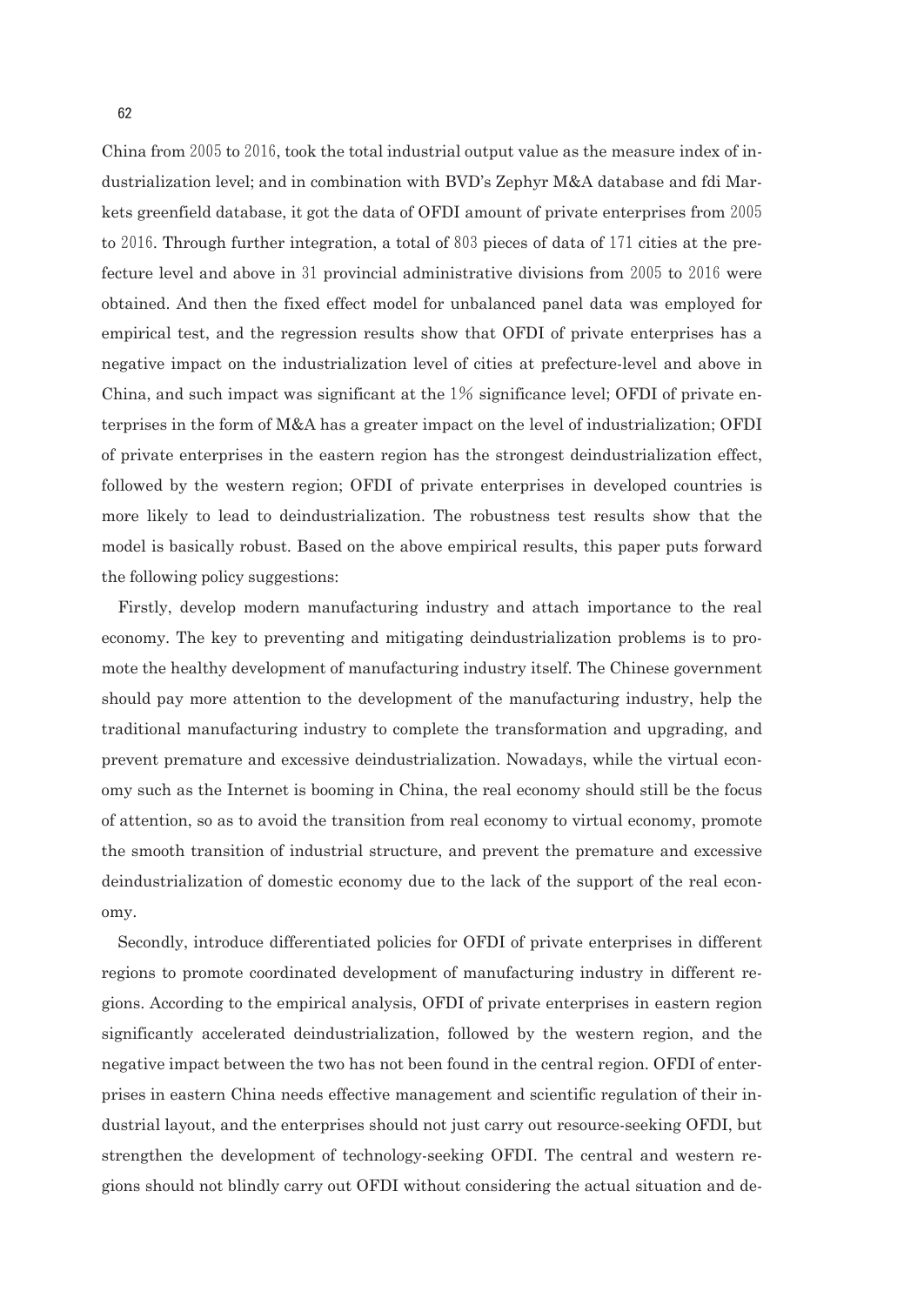mand of their own economic and industrial development, but should promote the coordinated development of manufacturing industry based on the development differences of the central and western regions.

Thirdly, establish and improve the system of OFDI project management of private enterprises, focus on promoting OFDI that is conducive to upgrading of industrial structure, export of excess capacity, and cooperating with overseas high-tech and advanced manufacturing enterprises, limit OFDI in real estate, hotels, cinemas, entertainment and sports clubs and so on, so that OFDI of private enterprises can drive the adjustment and upgrading of domestic industrial structure while promoting China's deindustrialization process, and fundamentally avoid premature and excessive deindustrialization.

# **References**

- [1]Akamatsu K. A Theory of Unbalanced Growth in the World Economy[J]. *Weltwirtschaftliches Archiv*, 1960,86(2):196-215
- [2]Alderson A S. Explaining Deindustrialization: Globalization, Failure,or Success.[J]. *American Sociological Review*,1999,64(5):701-721
- [3] Andreoni A, Tregenna F. Beyond the Inverted U: The Changing Nature and Structural Heterogeneity of Premature Deindustrialisation[C]//*International Workshop: The future of industrial work: New pathways and policies of structural transformation*. Vienna.2019:19-20.
- [4] Beenstock M. The World Economy in Transition (Routledge Revivals) [M]. Routledge (London), 2013.
- [5] Bluestone B, Harrison B. The Deindustrialization of America: Plant closings, Community Abandonment, and the Dismantling of Basic Industry.[J]. *Basic Books, New York*,1982,22(1):136-138
- [6]Brady D, Denniston R. Economic Globalization, Industrialization and Deindustrialization.[J]. *Social Forces*,2006,85(1):297-329
- [7]Carlisle Y M , Ietto G . International Production : Trends, Theories, Effects[J]. *International Affairs*, 1993,69(2):362-363.
- [8]Clark C. The Conditions of Economic Progress[M]. *MacMillan and Company*( *London*),3rd edition, 1957.
- [9]Dasgupta S, Singh A. Manufacturing, Dervices, and Premature Deindustrialization in Developing Countries: A Kaldorian Analysis. In Mavrotas G., & Shorrocks A.(eds)[J]. *Advancing Developments: Studies in Development Economics and Policy. London: Palgrave Macmillan*,2007:435-454
- [10]Tregenna F.Deindustrialization and Premature Deindustrialization[M]. *Handbook of alternative theories of economic development*.,2016,1(1):848--850
- [11] Frenkel R, M Rapetti .External Fragility or Deindustrialization: What is the Main Threat to Latin American Countries in the 2010s?, [J]. *World Economic Review*, 2012, 1(1):37-57
- [12]Gwynne R.The deindustrialization of Chile,1974-1984[J]. *Bulletin of Latin American Research*,1986,  $5(1):1-23$